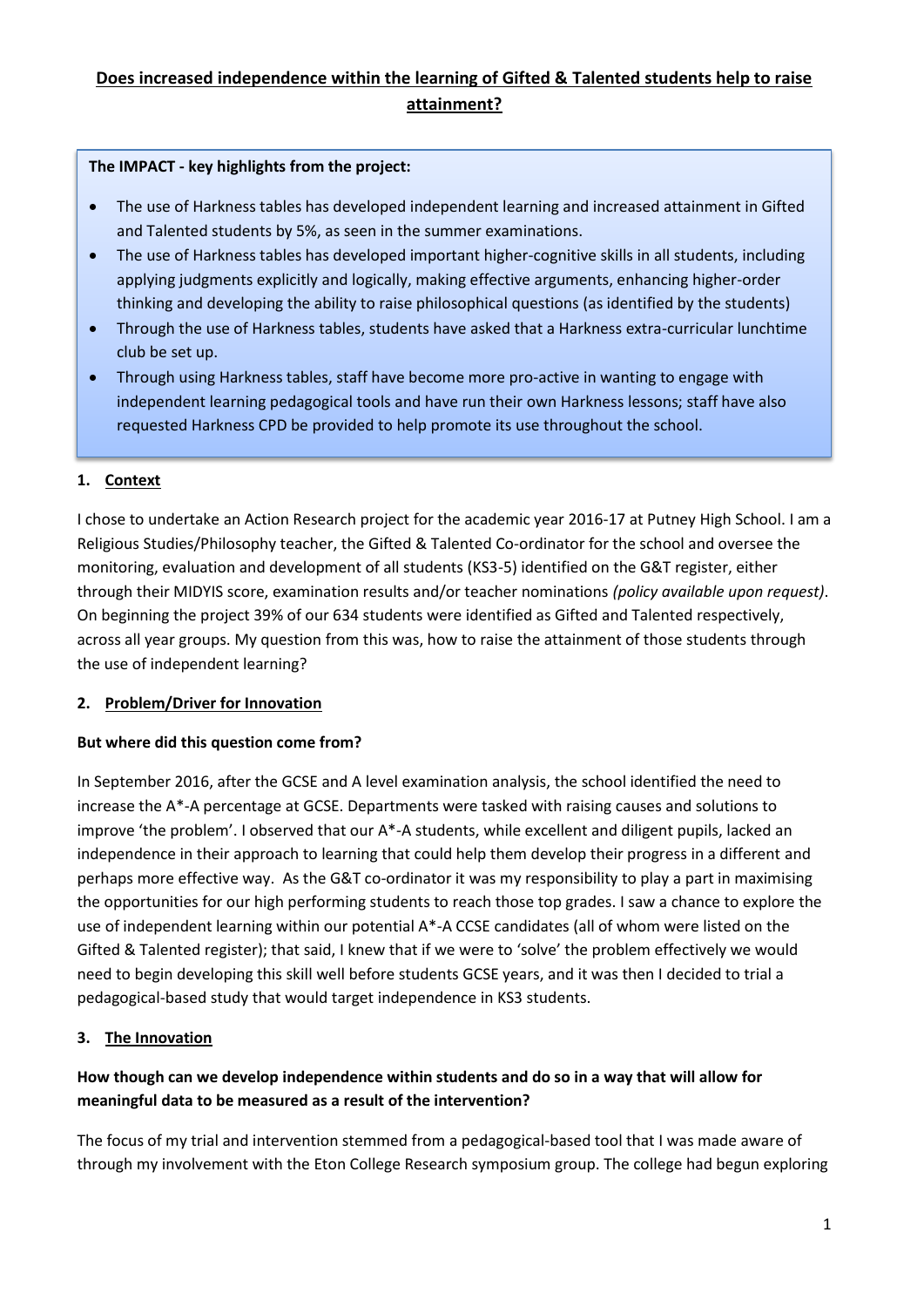the use of Harkness tables, as had Wellington College, and having read the benefits (Williams, G. 'Harkness Learning: Principles of a Radical American Pedagogy') I saw an opportunity to bring the idea to Putney High.

Harkness tables originated in America in the 1930s as a result of Edward Harkness who donated the tables to his school – Phillips Exeter Academy - with the aim to make 'being smart more fun' (Tyler, C. Educating with Harkness Tables, 2002). Research suggests the overall goal is to 'provide children with the cognitive skills to be able to determine truth for *themselves'* (Williams, G. 'Harkness Learning: Principles of a Radical American Pedagogy'). By reducing the involvement of the teacher but still providing the students with the content, support and direction to access the material and task, the appeal of Harkness as an independent tool was significantly apparent.



My focus was to implement, embed and experiment with Harkness tables with the aim to develop our students' independent skills, which in turn could positively impact their attainment. I also hoped that Harkness tables would increase confidence and self-belief within students in order that they can achieve a high standard of work without the same level of *reliance* on the teacher.

### **4. Activities/Interactions**

I decided to keep the project small (as I had also just been made Head of Learning and Research and therefore needed to spend time co-ordinating and managing those teachers involved with research projects) and chose a treatment class in Year 8, so there would be comparative data from the other Year 8 group I also teach.

I intended to run Harkness table lessons at least once a term, in our regular classroom, during a normal onehour lesson, by configuring the tables to make an oval shape (rather than an *actual* Harkness table, which are designed and made in America). There were however too many students in the group to perform a traditional Harkness table of 12 (Kennedy, R. 'To Harkness or Not to Harkness', 2017) and I therefore adapted the idea to include the other 16 students (28 in total). I selected the Gifted and Talented students (as identified by the schools G&T register) to sit at the table during the first Harkness lesson, but the group knew that everyone would have the opportunity to participate at the table later in the year (students at Putney High are not made aware that they are on the G&T register, as it is a staff document only). The students on the surrounding tables all had a purpose and function while watching the Harkness discussion in the middle. Group  $1$  = Recording (drawing) the table. Group  $2$  = Summarising the ideas discussed. Group  $3$  = Raising additional ideas/challenging questions. Group 4 = Drawing conclusion from the comments discussed overall *(see diagram below).*

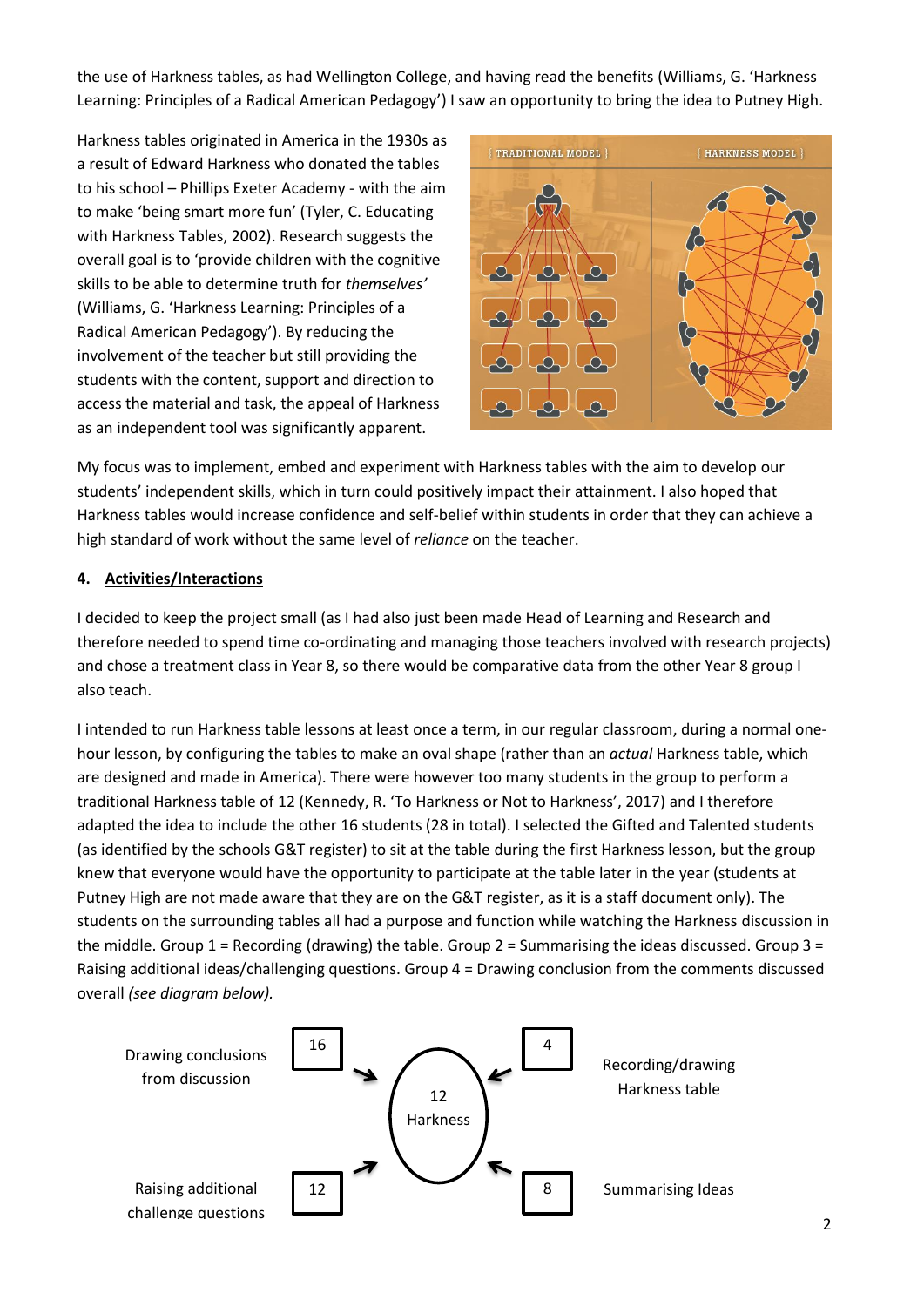I spent time ahead of the first Harkness table lesson explaining the aim, purpose and what a Harkness table is, so as to maximise its success *(if you would like to know more about this, please read Sarah Donarski's blog entry on 'Independent Learning week 6: Why Implement Harkness?' See bibliography for weblink).* The students were also given a short task, tailor-made to the area they would be working on during the real Harkness lesson, to help them prepare for the different style of learning.

### **How much did the students know about the project?**

I was open and honest with the group, explaining the purpose of my research in relation to independent learning (without alluding to Gifted & Talented students). I made a conscious decision to make them aware so that they could reflect as we went through the process, in turn aiding my qualitative data. There are weaknesses in this approach to research but my decision was based on my relationship with that particular class. I would not necessarily choose that approach for a different topic/question.

The class were given a base-line data questionnaire *(see Appendices No 1.)*, which among other things asked whether they believed their attainment could be raised through more independent learning. The students also completed a feedback survey at the end of the year *(see Appendices No 2.)*, which asked them to reflect on the Harkness tables they had observed and undertaken *(for data analysis see 'Difference' section)* so that the qualitative data and impact of the intervention could be measured through analysis.

The students also knew that they would be doing a piece of written homework, based on the conversations had on the Harkness table, asking them to apply their new independently gained knowledge. This would then provide the measurable, quantitative data to compare with the other Year 8 class I teach.

# **5. Learning**

Although I was the only teacher involved in this research project, the impact of Harkness tables has permeated across the whole school – in both students and staff. Not only have the participants in the project gained new skills, the interest in the table as a tool to develop independent learning has changed perspectives by staff members.

**For students:** It was my intention that those who participate in the Harkness tables would develop knowledge of the topic being discussed, as well as the skill of independence. Not only do they have to come to the lesson with prepared pre-read material and questions (independently sourced) but they also have to work independently throughout the Harkness table, without the aid of a teacher. By learning to respond to their peers and challenge the ideas being positioned at the Harkness table, they are also developing respect, kindness, tolerance and persuasiveness as skills to use in the future.

Each Harkness lesson was videoed and it has been clear from these and the essays submitted after the discussion that the participants have all gained a new level of understanding of the topic being discussed, as well as the ability to assess a topic in a truly philosophical manner. The points raised during the discussion were high-level ideas and I had never seen this achieved by so many of the students before at one time in my lessons.

From both the enthusiasm during class time, and the positive feedback found in their surveys (*Appendices No 2)* it is clear the students gained a lot from the project. The students have asked to set up a Harkness extra-curricular lunchtime club, and the style of discussion is now also going to form part of the Debating Society (a club attended by all year groups).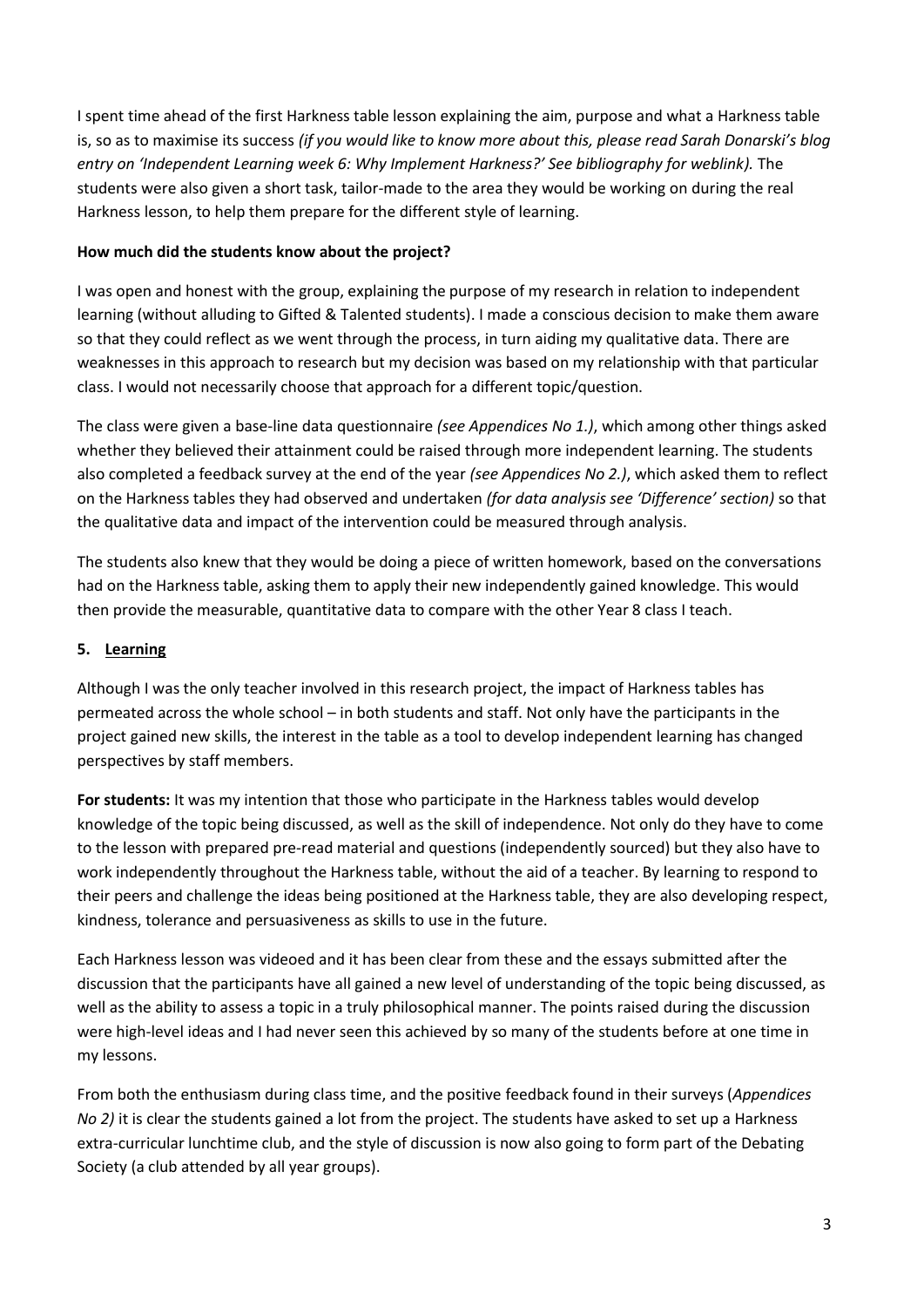**For staff:** I organised and ran a 'peer-to-peer' observation week, as part of my Head of Learning & Research role in April 2017, and gave staff the opportunity to come and see me teach a Harkness lesson. Over 12 teachers observed and over four of those have gone on to teach a Harkness lesson of their own. I also ran a CPD session during our Teaching & Learning group meeting so that teachers understood the context and fundamentals of the tool. As a result staff members have embedded Harkness lessons into their department schemes of work for the next academic year.

### **6. Difference**

The overall effect of the Harkness table use in Putney High has been substantial *(see above for staff and student impact in Section 5)*, not only through its development of independent learning but also the engagement by staff to want to trial new ideas and the way in which students continue to pursue opportunities where Harkness can be embedded in different avenues of school learning. The benefits have been wide-spread, not just confined to attainment.

### *Did* **the use of Harkness tables however raise student attainment overall?**

### **Overall Impact through data analysis:**

- $\bullet$  The Gifted & Talented students in the treatment class got 5 times more E grades (E = excellent. It is the highest grade you can receive at KS3) than the non-treatment class on the homework essay completed after a Harkness lesson (on the topic of forgiveness)
- The Gifted & Talented students in the treatment class got a 5% higher average overall in their summer examination results than the students who did not have access to the intervention.
- The Gifted & Talented students in the treatment class got higher marks in the questions that were answered having used Harkness tables around that topic in class (e.g.: 3% higher on the resurrection question, 1% higher on the forgiveness question)
- 96% of the whole treatment class (mixed ability) agreed that their independence and attainment had been raised (an increase of 58% from the 38% who agreed in the base line data questionnaire) having undertaken Harkness tables in lessons.

### *(Please see Appendices No 3, for full data analysis from the summer examinations)*

### **Conclusion**:

The research I have undertaken shows that through the use of Harkness tables in the classroom the attainment of the identified Gifted and Talented students in the class has been raised. While my research question focused only on Gifted and Talented students, what my project has also seen is that Harkness tables can have an impact on *all* students, of all abilities. That said, as yet I have not been able to measure the impact that greater independent learning has on GCSE A\*-A grades (the original motivational driver) but this leaves room to develop my project further next year to account for this as yet unanswered question.

# **7. Reframing Value**

The impact of the use of Harkness as a tool to develop independence has yet to be evaluated at a wholeschool level in connection with performance by students, but the intervention has changed perspectives on what effective teaching and learning around independence looks like. I am running multiple CPD sessions next year on the use of Harkness so that a greater number of teachers can begin to use it. The Religious Studies department has also changed the Year 8 scheme of work to formally include the use of Harkness as a tool to develop independent learning.